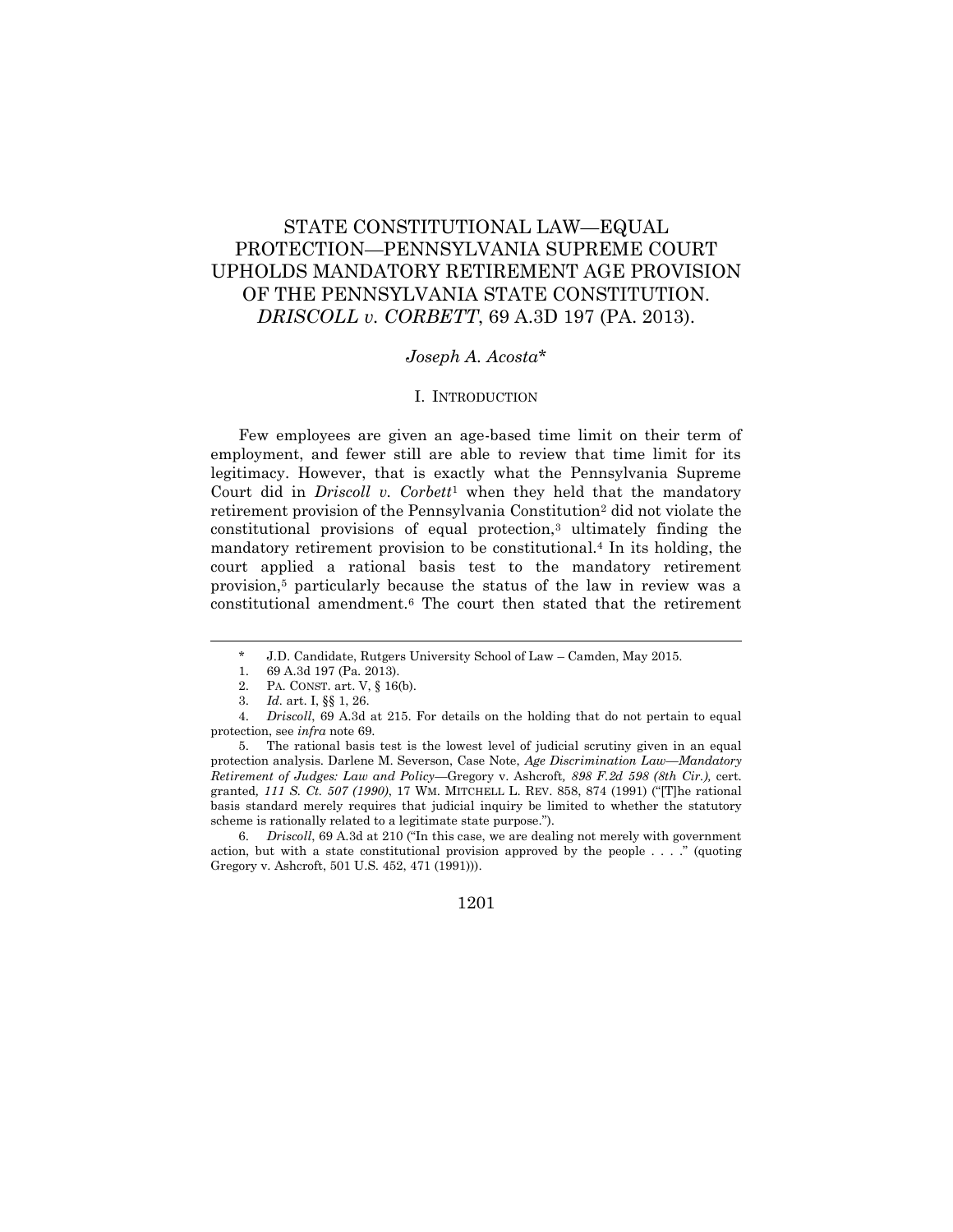provision survived rational basis review, because considerations of increased judicial manpower and "the orderly attrition of judges" were goals that had a rational connection to societal interests.<sup>7</sup> This Comment seeks to analyze the soundness of the court's opinion, specifically whether a different level of equal protection scrutiny should have been implemented for age-based discrimination, and whether the mandatory retirement provision would have passed under a heightened level of scrutiny. Ultimately, this Comment will advocate for a higher level of scrutiny concerning equal protection as it pertains to age, but will leave open the issue as to whether the retirement provision would pass under heightened scrutiny. This Comment will then recommend that constitutional changes should invariably be made through the legislative process.

## II. STATEMENT OF THE CASE

Petitioners in *Driscoll* were several Pennsylvania judges.<sup>8</sup> The judges filed complaints in the Commonwealth Court of Pennsylvania, asserting that the mandatory retirement provision of the Pennsylvania Constitution<sup>9</sup> was unconstitutional.<sup>10</sup> Soon after the complaint was filed in state trial court, Petitioners submitted applications for extraordinary relief to the Pennsylvania Supreme Court, asking it to assume plenary jurisdiction, which the Pennsylvania Supreme Court granted.<sup>11</sup> Both Petitioners and the Commonwealth submitted briefs and presented oral argument on the issue.<sup>12</sup> In presenting their case, Petitioners argued that the provision was inconsistent with article I of the Pennsylvania Constitution.<sup>13</sup> Petitioners stated that, under article I, the mandatory

<sup>7.</sup> *Id.* at 211 (quoting Keefe v. Eyrich, 489 N.E.2d 259, 264 (Ohio 1986)).

<sup>8.</sup> *Id.* at 200. Among them was Westmoreland County Common Pleas Judge John Driscoll. Paula Reed Ward, *Pa. High Court Rejects Changing Mandatory Retirement for Judges*, PITTSBURGH POST-GAZETTE (June 18, 2013), http://www.post-gazette.com/news/ state/2013/06/18/Pa-high-court-rejects-changing-mandatory-retirement-for-judges/stories/ 201306180216. Driscoll was one of four judges to initially file the complaint. *Id.* The movement of judges grew to about a dozen by the end of the case. Emilie Lounsberry, *Efforts Underway to End Mandatory Retirement Age for Judges*, PHILA. INQUIRER (June 24, 2013), http://articles.philly.com/2013-06-24/news/40148311\_1\_retirement-age-federal-judges -tilson.

<sup>9.</sup> PA. CONST. art. V, § 16(b) ("Justices, judges, and justices of the peace shall be retired on the last day of the calendar year in which they attain the age of 70 years.").

<sup>10.</sup> *Driscoll*, 69 A.3d at 200–01.

<sup>11.</sup> *Id.* at 201.

<sup>12.</sup> *Id.*

<sup>13.</sup> *Id.* Specifically, Petitioners tried to use sections 1, 25, and 26 of the state constitution. *Id.* at 201–02. Section 1, known as the Declaration of Rights, states: "All men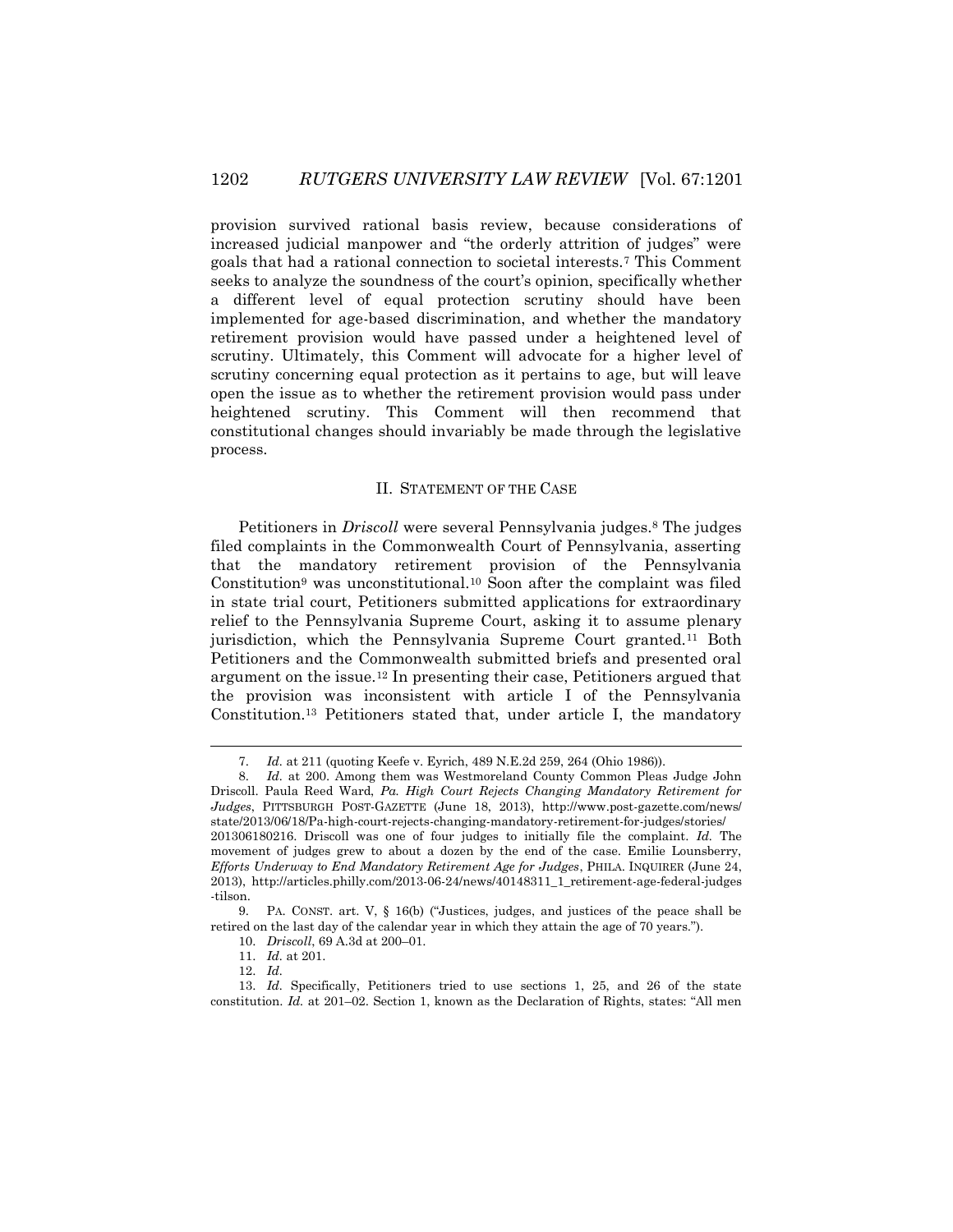retirement provision violated the "equal protection" provisions of the Pennsylvania Constitution,<sup>14</sup> as well as other provisions.<sup>15</sup> The Pennsylvania Supreme Court took each provision in turn, <sup>16</sup> ultimately holding that the mandatory retirement provision was constitutional, such that it did not violate the equal protection provisions of the state constitution.<sup>17</sup>

# III. BACKGROUND

#### *A. Equal Protection*

 $\overline{a}$ 

Equal protection analysis under the Pennsylvania Constitution has its roots in the Equal Protection Clause of the United States Constitution and its case law.<sup>18</sup> Such an adoption of the federal equal protection analysis by a state is known as "lock-stepping."<sup>19</sup> As the Pennsylvania

17. *Id.*

are born equally free and independent, and have certain inherent and indefeasible rights, among which are those of enjoying and defending life and liberty, of acquiring, possessing and protecting property and reputation, and of pursuing their own happiness." PA. CONST. art. I, § 1. Section 25 is titled "Reservation of Powers in People," and states: "[W]e declare that everything in [article I] is excepted out of the general powers of government and shall forever remain inviolate." *Id.* art. I, § 25. Section 26 is known as the equal protection provision. See *infra* note 14 for the language of the provision.

<sup>14.</sup> The equal protection provisions of the Pennsylvania Constitution are not actually titled equal protection: Article I, section 1 is titled "Inherent Rights of Mankind," while article I, section 26 is titled "No Discrimination by Commonwealth and its Political Subdivisions." PA. CONST. art. I, §§ 1, 26. Section 26 states: "Neither the Commonwealth nor any political subdivision thereof shall deny to any person the enjoyment of any civil right, nor discriminate against any person in the exercise of any civil right." *Id.* art. I, § 26.

<sup>15.</sup> *Driscoll*, 69 A.3d at 201–04. The *Driscoll* court considered two other arguments made by Petitioners. One was the Declaration of Rights provision of the Pennsylvania Constitution. *Id.* at 201–02. Petitioners used the Declaration of Rights and Reservation of Powers provisions to assert that their position as judges was a right vested in section 1, and that any law, including a constitutional amendment, which would transgress that right is not valid. *Id.* The other constitutional challenge was a due process argument, "stating that their election successes invested them with a property right to retain their judgeships for a full ten years despite their reaching the age of 70." *Id.* at 204.

<sup>16.</sup> The Pennsylvania Supreme Court held that the mandatory retirement provision did not violate the Declaration of Rights provision, nor were Petitioners' due process rights violated. *Id.* at 215.

<sup>18.</sup> *See generally* Love v. Borough of Stroudsburg, 597 A.2d 1137, 1139 (Pa. 1991) ("The equal protection provisions of the Pennsylvania Constitution are analyzed by this [c]ourt under the same standards used by the United States Supreme Court when reviewing equal protection claims under the Fourteenth Amendment to the United States Constitution.").

<sup>19.</sup> Lock-stepping can be problematic when there are different wordings between state constitutional equal protection provisions and the Equal Protection Clause. *See*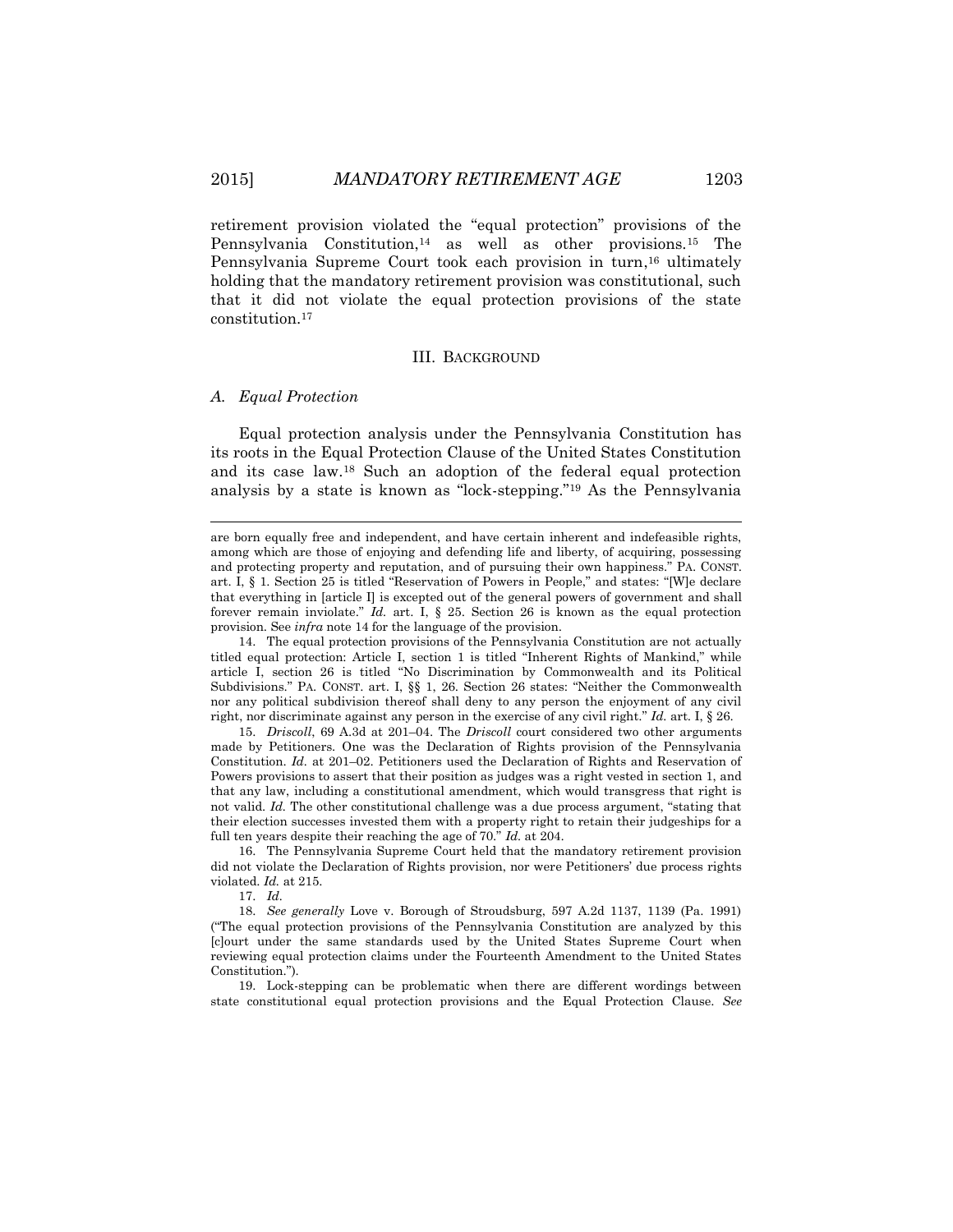Supreme Court reaffirmed equal protection lock-stepping in their *Driscoll* reasoning, it is necessary to examine the Federal Equal Protection Clause.<sup>20</sup> Analysis of the Equal Protection Clause is needed when there is a law that affects a certain class of people.<sup>21</sup> There are three levels of scrutiny, or lenses, that the court can use to evaluate the law: strict scrutiny, intermediate or heightened scrutiny, and rational basis.<sup>22</sup> Determination of the appropriate level of scrutiny is reliant upon the class of people affected: strict scrutiny is used when the law discriminates against a suspect class, such as race;<sup>23</sup> intermediate scrutiny is used when the law discriminates against a "sensitive classification,"<sup>24</sup> such as gender<sup>25</sup> or children born out of wedlock;<sup>26</sup> rational basis review generally applies to everything else.<sup>27</sup> Classifications under strict scrutiny require the law in question to be narrowly tailored to a compelling government interest to be considered constitutional.<sup>28</sup> Classifications under intermediate scrutiny require the law in question to be substantially related to an important government objective.<sup>29</sup> Finally, classifications that apply the rational basis test only require that the law be rationally

21. Nina A. Kohn, *Rethinking the Constitutionality of Age Discrimination: A Challenge to a Decades-Old Consensus*, 41 U.C. DAVIS L. REV. 213, 256 (2010).

22. *Id.*

 $\overline{a}$ 

23. *See, e.g.*, Brown v. Bd. of Educ., 347 U.S. 483 (1954); City of Richmond v. Croson, 488 U.S. 469 (1989).

24. *See* Kramer v. Workers' Comp. Appeal Bd. (Rite Aid Corp.), 883 A.2d 518, 533 (Pa. 2005).

25. *See* Craig v. Boren, 429 U.S. 190 (1976).

26. *See* Trimble v. Gordon, 430 U.S. 762 (1977).

27. *See generally Kramer*, 883 A.2d at 533 ("[C]lassifications which involve none of these classes or rights are upheld if there is any rational basis for the classification.").

28. *See generally* Korematsu v. United States, 323 U.S. 214 (1944) (holding that prevention of espionage and national security considerations can be considered a legitimate compelling government interest). For a law to be narrowly tailored, it must use the least restrictive method available in pursuing a compelling government interest. Adam Winkler, *Fatal in Theory and Strict in Fact: An Empirical Analysis of Strict Scrutiny in the Federal Courts*, 59 VAND. L. REV. 793, 800–01 (2006). A compelling government interest typically involves "only the most pressing circumstances," as the law in question typically impinges on "someone's core constitutional rights." *Id.*

29. Severson, *supra* note 5, at 874.

ROBERT WILLIAMS, THE LAW OF AMERICAN STATE CONSTITUTIONS 210 (2009). There are many states that have significant differences in their equal protection provisions, from the prohibition of special privileges or discrimination based on sex, to guaranteeing equality in special instances, like public schools and taxation. *Id.* Despite this, most of the state courts revert to using a federal analysis, usually without acknowledging the difference between state and federal guarantees. *Id.*

<sup>20.</sup> Evidence of such lock-stepping is reflected off of the court's reliance on federal precedent. *See Driscoll*, 69 A.3d at 210 (quoting Gregory v. Ashcroft, 501 U.S. 452, 471 (1991)).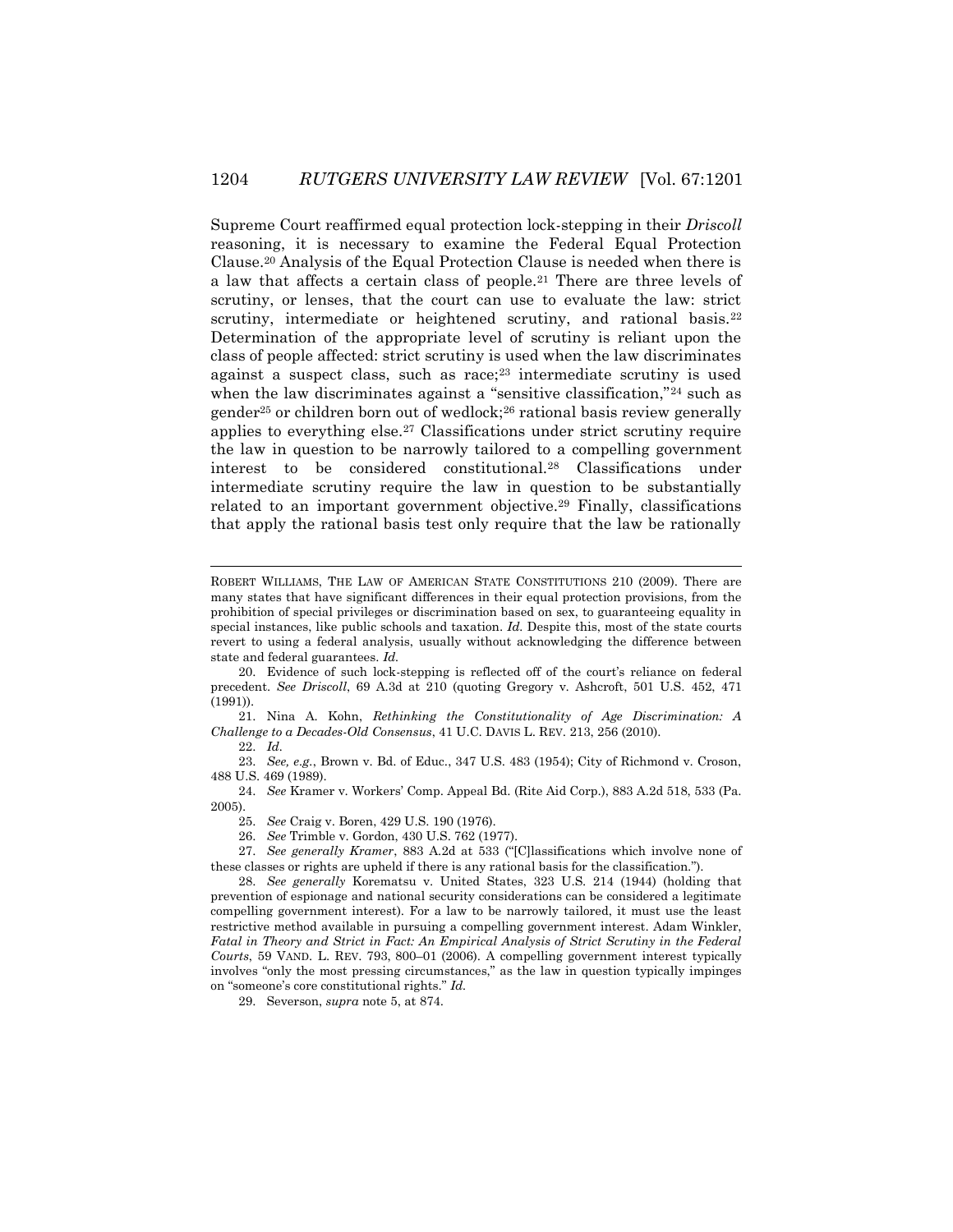related to some legitimate purpose of the state, making it the lowest level of scrutiny.<sup>30</sup>

## *B. Mandatory Retirement Provisions on a Federal Level*

The first United States Supreme Court case that dealt with mandatory retirement was *Massachusetts Board of Retirement v. Murgia*<sup>31</sup> a case that "involved a state law requiring retirement of state police at age fifty."<sup>32</sup> Appellee Murgia brought a civil action in the United States District Court for the District of Massachusetts, alleging that the mandatory retirement statute violated his equal protection rights.<sup>33</sup> The district court judge dismissed Murgia's claim because "the complaint did not allege a substantial constitutional question."<sup>34</sup> On appeal, the United States Court of Appeals for the First Circuit remanded the case for procedural reasons.<sup>35</sup> The panel held that the statute violated Murgia's equal protection rights, and the Supreme Court noted its jurisdiction in the matter.<sup>36</sup> The Court in *Murgia* stated that age-based discrimination with regard to mandatory retirement was subject to rational basis review.<sup>37</sup> This led the majority to hold that the purpose of the law was rationally related to the classification.<sup>38</sup> The dissent<sup>39</sup> disagreed with the majority's classification, advocating for a heightened level of scrutiny.<sup>40</sup>

 $\overline{a}$ 

40. Severson, *supra* note 5, at 873 (citing *Murgia*, 427 U.S. at 325). Justice Marshall made it a point to illustrate some of the protections afforded to the elderly, including antidiscrimination legislation and legislation that "provides them with positive benefits not enjoyed by the public at large." *Murgia*, 427 U.S. at 325 (Marshall, J., dissenting). Further, while discrimination against the elderly is not widespread, it "is centered primarily in employment." *Id.* Justice Marshall went on to say: "The advantage of a flexible equal protection standard, however, is that it can readily accommodate such variables." *Id.*

<sup>30.</sup> *Id.*

<sup>31.</sup> 427 U.S. 307 (1976).

<sup>32.</sup> Severson, *supra* note 5, at 871.

<sup>33.</sup> *Murgia*, 427 U.S. at 309–10.

<sup>34.</sup> *Id.* at 310.

<sup>35.</sup> *Id.* Specifically, the First Circuit determined that it would be necessary to "convene a three-judge court." *Id.*

<sup>36.</sup> *Id.*

<sup>37.</sup> *Id.* at 312–13. Specifically, the Court held that strict scrutiny was not the appropriate level, because those of older age have not been subject to a history of intentional unequal discrimination. *Id.* This is irrelevant of the fact that people of old age have experienced some level of discrimination, as it never rose to the level of political powerlessness that classifications under strict scrutiny have faced. *Id.*

<sup>38.</sup> *Id.* at 314–15.

<sup>39.</sup> *Murgia*, 427 U.S. at 317 (Marshall, J., dissenting).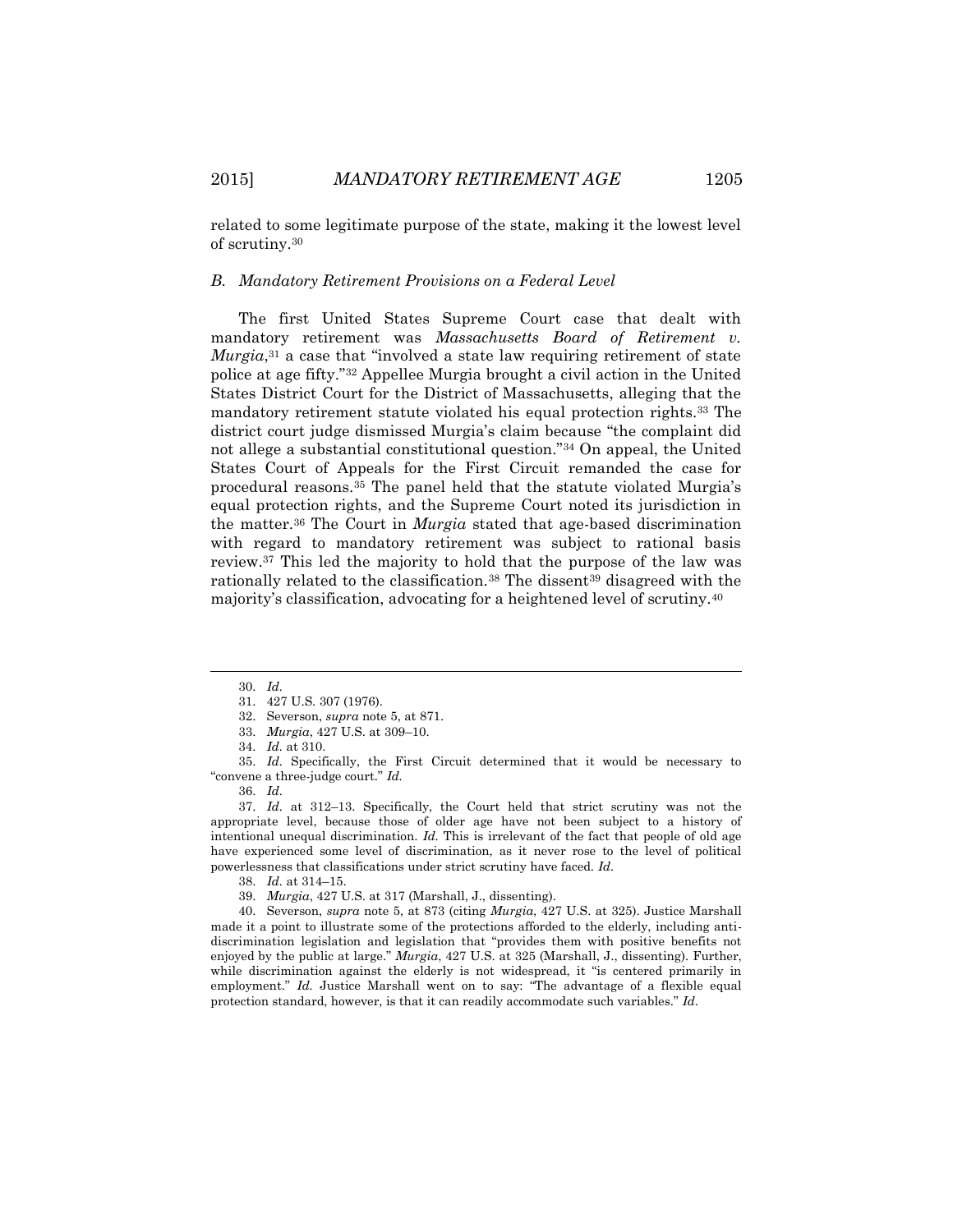The next case to handle mandatory retirement provisions was *Vance v. Bradley*. <sup>41</sup> This time the Court was dealing with a mandatory retirement provision of a Foreign Service officer.<sup>42</sup> The Court again used the rational basis test, finding that the goals of offering new promotion opportunities and legislative convenience were rationally related to the classification.<sup>43</sup> Justice Marshall again spearheaded the dissent, stating that there was no evidence that people over a certain age performed their duties less capably than younger employees.<sup>44</sup>

*Gregory v. Ashcroft*<sup>45</sup> is the final pertinent Supreme Court case that deals with mandatory retirement provisions. Similar to *Driscoll*, *Gregory* concerned a Missouri state constitutional provision mandating that judges retire after reaching age seventy.<sup>46</sup> After ruling that the constitutional provision did not violate the Age Discrimination in Employment Act ("ADEA"), $47$  the Court went on to affirm that age is subject to rational basis review, and that the state's goal of upholding the judiciary was rationally related to the constitutional provision.<sup>48</sup> The Court also made it a point to note that, because the law in question was a constitutional provision, even more deference was to be given.<sup>49</sup>

# *C. The Pennsylvania Mandatory Retirement Provision and Gondelman*<sup>50</sup>

Article V of the Pennsylvania Constitution was amended in 1968 and ratified by a convention held in 1967–68.<sup>51</sup> The purpose of the convention was to "consider certain proposed changes to the state charter, including

l

47. Age Discrimination in Employment Act, 29 U.S.C. §§ 621–634 (2012). The Court held that the ADEA, which prohibits the discrimination of individuals in employment based on age, did not apply to judges, who were "appointee[s] on the policy-making level" subject to an exception of the Act. *Gregory*, 501 U.S. at 467.

48. *Gregory*, 501 U.S. at 470, 472 (holding that there is "a legitimate, indeed compelling, interest in maintaining a judiciary fully capable of performing the demanding tasks" that are assigned to judges).

49. *Id.* at 471 ("We will not overturn such a law unless the varying treatment of different groups or persons is so unrelated to the achievement of any combination of legitimate purposes that we can only conclude that the people's actions were irrational." (quoting *Vance*, 440 U.S. at 97)).

50. Gondelman v. Commonwealth, 554 A.2d 896 (Pa. 1989).

51. Driscoll v. Corbett, 69 A.3d 197, 200 (Pa. 2013).

<sup>41.</sup> 440 U.S. 93 (1979).

<sup>42.</sup> *Id.* at 95.

<sup>43.</sup> Kohn, *supra* note 21, at 224 (citing *Vance*, 440 U.S. at 101–09).

<sup>44.</sup> *Id.* ("The Court did not appear bothered by . . . [the] 'record devoid of evidence that persons of [age sixty] or older are less capable of performing their jobs than younger employees.'" (quoting *Vance*, 440 U.S. at 112 (Marshall, J., dissenting))).

<sup>45.</sup> 501 U.S. 452 (1991).

<sup>46.</sup> *Id.* at 470.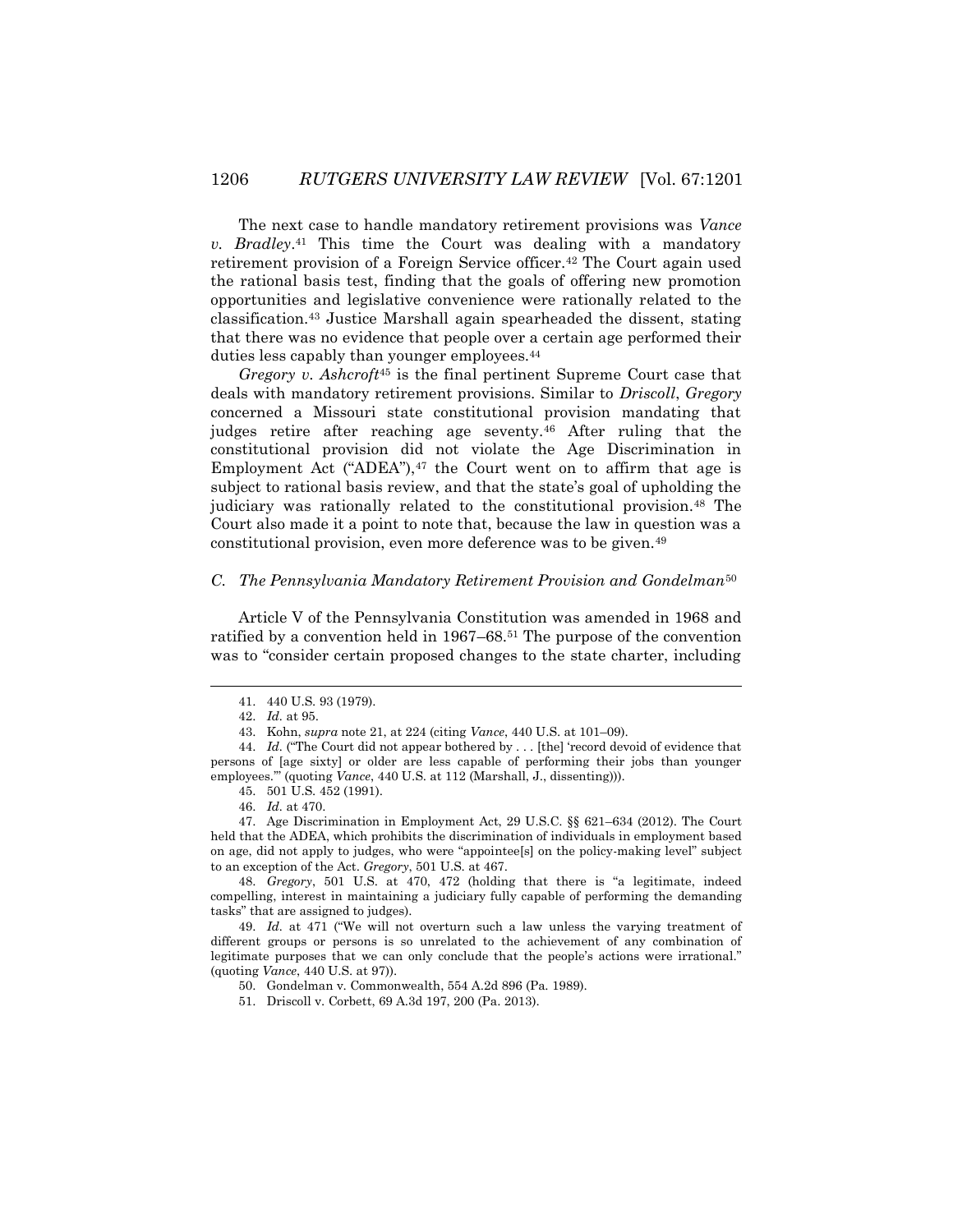changes to article V."<sup>52</sup> Various subcommittees invariably created proposed revisions that were subject to a public hearing, convention debate, and eventually ratification.<sup>53</sup> Article V was completely replaced as a result.<sup>54</sup> The amendment stated: "Justices, judges, and justices of the peace shall be retired upon attaining the age of seventy years."<sup>55</sup>

Article V, section 16 was inevitably challenged in *Gondelman* many years later. Several judges, spearheaded by an attorney looking to become a judge, challenged the validity of the article's mandatory retirement provision in the Pennsylvania Supreme Court.<sup>56</sup> Appealing to *Vance*, the court adopted federal precedent and held that the mandatory retirement provision was subject to the rational basis test.<sup>57</sup> The court also held that the concern of judicial ability degrading with age was rationally related to the goals of the provision.<sup>58</sup> The precedent set in *Gondelman* paved the way for the Pennsylvania Supreme Court's analysis in *Driscoll*.

#### IV. *DRISCOLL* MAJORITY'S REASONING

Relying heavily on *Gondelman* and *Gregory*, the *Driscoll* court addressed Petitioners' equal protection argument.<sup>59</sup> The *Driscoll* court first found that article V, section 16(b) was subject to a rational basis review because the court was dealing with a constitutional provision, and "not merely with government action."<sup>60</sup> Such a provision "reflects both the considered judgment of the state legislature that proposed it and that of the citizens . . . who voted for it."<sup>61</sup> As such, the court balanced the

l

<sup>52.</sup> *Id.*

<sup>53.</sup> *Id.*

<sup>54.</sup> *Id.*

<sup>55.</sup> PA. CONST. art. V, § 16(b) (amended 2001). The language was subsequently changed in 2001 to say that judges will retire on the last day of the calendar year in which they reach age seventy. PA. CONST. art. V, § 16(b).

<sup>56.</sup> Gondelman v. Commonwealth, 554 A.2d 896, 897 (Pa. 1989).

<sup>57.</sup> *Id.* at 900. The court reiterated *Vance*, holding "that: a) the aged, as a group, are not entitled to special judicial protection; and b) the rational basis test is the appropriate standard to be applied where a classification is based on age." *Id.*

<sup>58.</sup> *Id.* at 903. The court also addressed the Declaration of Rights argument that would later be seen in *Driscoll*, holding that article I cannot be used to invalidate constitutional amendments that were created and ratified by the people. *Id.* at 904. The court said: "Article V, section 16(b), comes from the same source as the rights enumerated in [a]rticle I. It is absurd to suggest that the rights enumerated in [a]rticle I were intended to restrain the power of the people themselves." *Id.*

<sup>59.</sup> *Driscoll*, 69 A.3d at 209.

<sup>60.</sup> *Id.* at 210 (quoting Gregory v. Ashcroft, 501 U.S. 452 (1991)).

<sup>61.</sup> *Id.* (quoting *Gregory*, 501 U.S. at 471).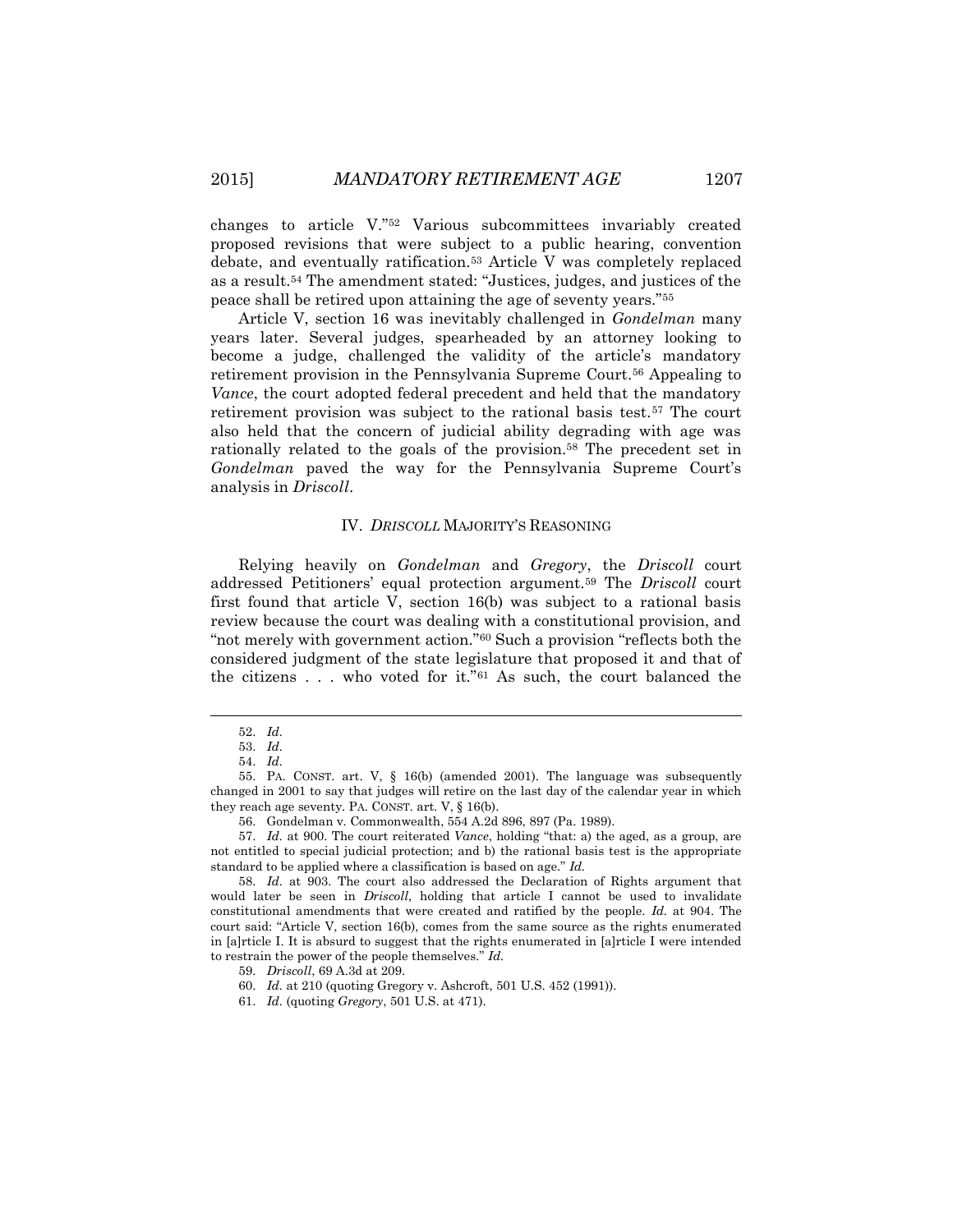citizens' equal protection rights with the people's right to amend constitutional provisions, and concluded that a provision enacted by the people would not be subjected to heightened or strict scrutiny.<sup>62</sup>

The court also made it a point to reference *Gondelman*, stating that it "decline[d] to reconsider [the case's] precedent."<sup>63</sup> As such, *Gondelman*'s reasoning concerning its equal protection analysis was upheld.<sup>64</sup> In upholding *Gondelman*, the court considered Petitioners' empirical data that judges can still function past the age of seventy, but ultimately held that such demographic changes are irrelevant to the case at hand.<sup>65</sup> The court stated that the aforementioned data would be better suited to a legislative arena, such that "the proper channel . . . is via further revision to the [c]onstitution through an appeal to the General Assembly and the citizenry based on the factual proofs and policy arguments which they consider relevant."<sup>66</sup>

With regard to the rational basis section of the *Driscoll* court's equal protection reasoning, the court agreed with the framers.<sup>67</sup> The court cited the Ohio Supreme Court in examining the framers' intent: "[T]he amendment at issue . . . not only provides for the retirement of judges, but for their re-appointment as well. The restriction therefore results in an increase of judicial manpower by bringing in younger judges, while retaining the services of willing and able retired judges."<sup>68</sup> The court agreed with this reasoning, and held that the mandatory retirement provision of the state constitution was constitutional.<sup>69</sup>

Justice Eakin's concurrence<sup>70</sup> elaborated on the *Driscoll* court's rationale. In the concurrence, Justice Eakin provided further justification

 $\overline{a}$ 

66. *Id.* at 212.

70. *Id.* at 215 (Eakin, J., concurring).

<sup>62.</sup> *Id.*

<sup>63.</sup> *Id.*

<sup>64.</sup> *See id.* at 210–11.

<sup>65.</sup> *Driscoll*, 69 A.3d at 211–12 ("Petitioners cite to no authority suggesting that a constitutional amendment that was valid at its inception can become unconstitutional due to societal changes that have occurred with the passage of time.").

<sup>67.</sup> *Id.* at 211 ("Petitioners overlook that '[t]he wisdom of the policy behind legislative enactments is generally not the concern of the court.'").

<sup>68.</sup> *Id.* (quoting State *ex rel.* Keefe v. Eyrich, 489 N.E.2d 259, 264 (Ohio 1986)).

<sup>69.</sup> *Id.* at 211, 215. The court also addressed Petitioners' Declaration of Rights and due process arguments. *Id.* at 208, 213. In addressing the Declaration of Rights argument, the court used a similar analysis to *Gondelman*'s, holding that article I cannot render a constitutional provision approved by the people inviolate. *Id.* at 209 ("One such natural right of the people is the right to alter their government as they see fit  $\dots$  ."). The due process argument advocated by Petitioners was rejected as well; the court held that "judges have no property interest conferred by their election or retention in serving as commissioned jurists" and that the right to pursue a chosen profession is not a fundamental right. *Id.* at 213–14.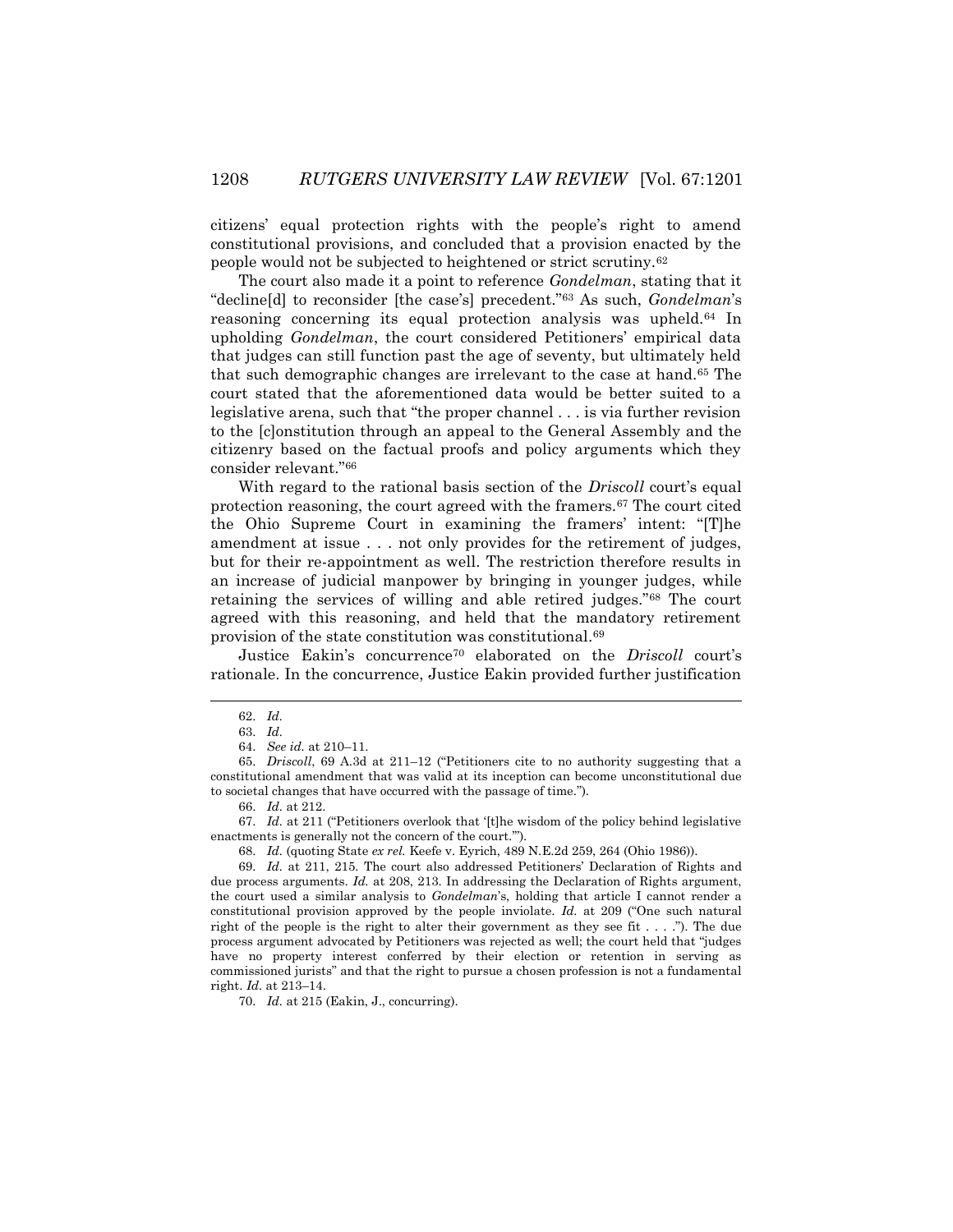for the mandatory retirement provision, arguing that the state constitution was designed to ensure that the judiciary would be insulated from political pressure.<sup>71</sup> Judges are elected to ten year terms.<sup>72</sup> When a judge is up for re-election, she does not have a political opponent running against her, but instead is subject to a "yes or no" retention election.<sup>73</sup> Justice Eakin stated that as a result, judges are "uniquely positioned and sequestered in various ways to protect their impartiality and independence," and that the retirement provision serves as a concrete limit on judicial invulnerability.<sup>74</sup>

## V. AUTHOR'S ANALYSIS

## *A. Determining the Level of Scrutiny: The Past Precedent Paradox*

The *Driscoll* court's reasoning in selecting a lower level of scrutiny must be reexamined. In ruling that age is subject to rational basis review, the court paid special notice to the type of law in question: a constitutional provision approved by the people.<sup>75</sup> However, such a statement appears to be contradictory to an earlier Pennsylvania Supreme Court decision, *Hunt v. Pennsylvania State Police*. <sup>76</sup> *Hunt* involved an individual whose prior convictions were expunged by the state trial court.<sup>77</sup> In enforcing the expungement order, the Pennsylvania Supreme Court cited an earlier decision and stated: "[S]tare decisis has 'special force' in matters of statutory, as opposed to constitutional, construction."<sup>78</sup> The court went on to note that this is because, "in the statutory arena[,] the legislative body is free to correct any errant interpretation of its intentions, whereas, on matters of constitutional dimension, the tripartite design of government calls for the courts to have the final word."<sup>79</sup>

<sup>71.</sup> *Driscoll*, 69 A.3d at 215 (Eakin, J., concurring).

<sup>72.</sup> *Id.*

<sup>73.</sup> *Id.*

<sup>74.</sup> *See id.* at 216. Justice Eakin goes on to say that such a limit does not threaten the independence of the judiciary; it serves as a timer to denote when the power will pass from one judge to another. *Id.*

<sup>75.</sup> *See id.* at 210 (majority opinion).

<sup>76.</sup> 983 A.2d 627 (Pa. 2009).

<sup>77.</sup> *Id.* at 629. The plaintiff filed a petition to compel the state police to comply with the expungement order. *Id.* at 629–30. The state police invariably filed preliminary objections, which the lower court denied, saying that the police do not have standing to challenge the order. *Id.* at 630. The court in *Hunt* affirmed the lower court's holding that the state police lacked standing to challenge the expungement order. *Id.* at 637.

<sup>78.</sup> *Id.* at 638 (quoting Shambach v. Bickhart, 845 A.2d 793, 807 (Pa. 2004)).

<sup>79.</sup> *Id.*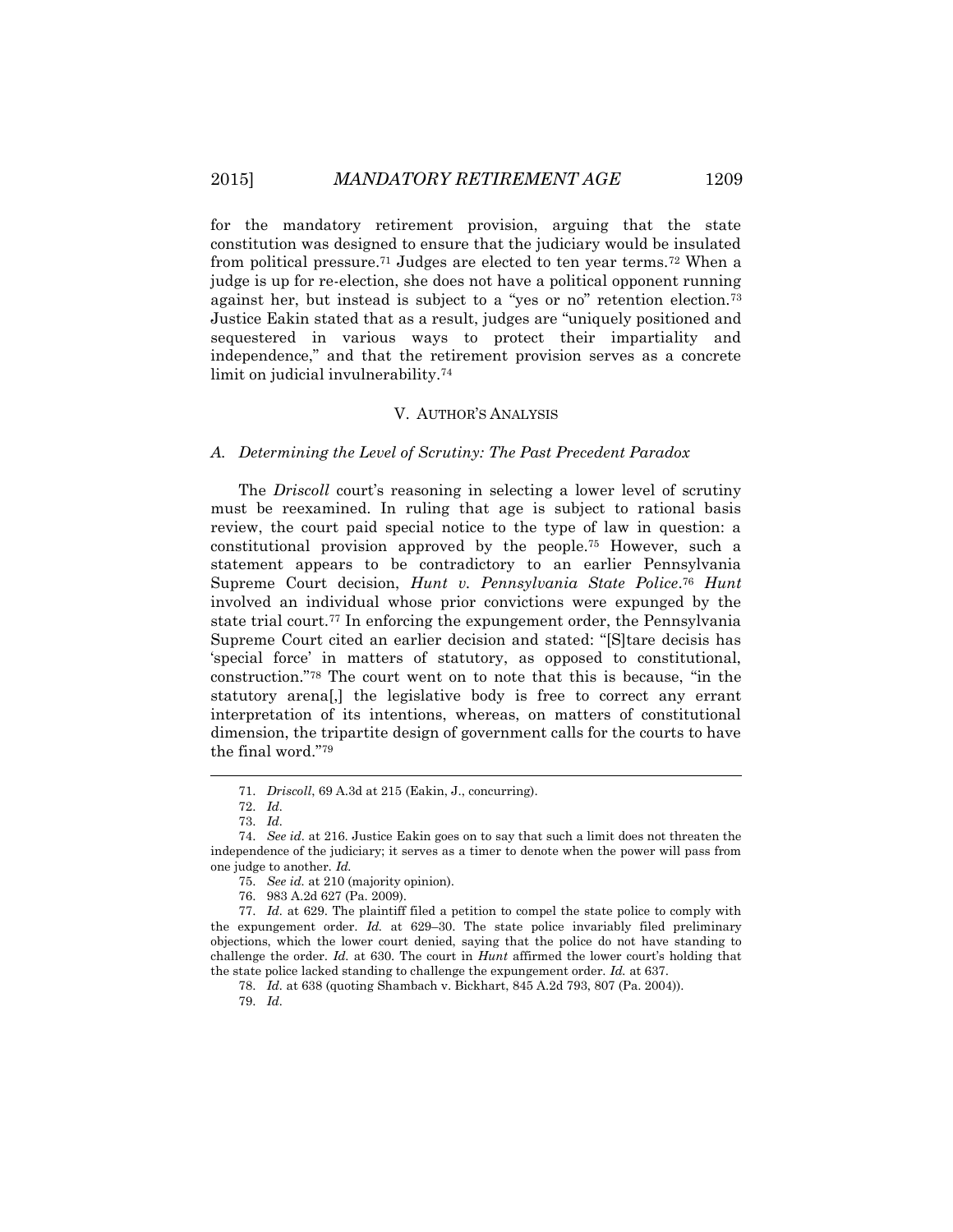While such a statement appears to be dicta, it cannot be denied that the Pennsylvania Supreme Court believed that courts should have the final word with regard to constitutional interpretation.<sup>80</sup> Why then did the *Driscoll* court partly justify using rational basis review on the grounds that the court was interpreting a constitutional provision? An answer to this question could be taken from the authority on which the court relies. In the block quote that the *Driscoll* court used to justify its reasoning, the court cited *Gregory*, a United States Supreme Court case.<sup>81</sup> In adopting this outside authority, the Pennsylvania Supreme Court may have taken on a holding that, in some way, conflicts with previous precedent. The *Gregory* Court's holding states that constitutional provisions are given more deference because of the "considered judgment of the state legislature that proposed it and that of the citizens . . . who voted for it."<sup>82</sup> The *Hunt* court, by contrast, stated that statutory arenas should have the stronger precedent, and that constitutional issues should be left to the court system.<sup>83</sup>

The *Driscoll* court could be adopting precedent from a higher authority. At the same time, this would appear unconvincing, as the *Hunt* decision came after the *Gregory* holding.<sup>84</sup> This means that, if the Pennsylvania Supreme Court wanted to adopt a higher deference to provisions enacted in the Pennsylvania Constitution, they would not have stated, even in dicta, that stare decisis applies more to statutes than to constitutional provisions just four years prior. It could be argued that the *Driscoll* court was simply overturning some of its earlier dicta, but the court never explicitly stated this.<sup>85</sup> Another argument could be made that the *Hunt* and *Driscoll* courts were discussing two different things. The *Hunt* court was talking about how past precedent should apply more to statutory authority, in relation to expunging past offenses.<sup>86</sup> The *Driscoll* court, by contrast, was talking about how constitutional provisions should have more deference, in relation to equal protection.<sup>87</sup> However, the substance of the cases should not detract from the inherent meaning held in the words "deference" and "precedent." Precedent is defined as "[a] decided case that furnishes a basis for determining later cases

<sup>80.</sup> *See id.*

<sup>81.</sup> Driscoll v. Corbett, 69 A.3d 197, 210 (Pa. 2013).

<sup>82.</sup> Gregory v. Ashcroft, 501 U.S. 452, 471 (1991).

<sup>83.</sup> *Hunt*, 983 A.2d at 637.

<sup>84.</sup> *Hunt* was decided in 2009, while *Gregory* was decided in 1991. *Id.* at 627; *Gregory*,

<sup>501</sup> U.S. at 452.

<sup>85.</sup> *See generally Driscoll*, 69 A.3d 197.

<sup>86.</sup> *See Hunt*, 983 A.2d at 637.

<sup>87.</sup> *See Driscoll*, 69 A.3d at 210.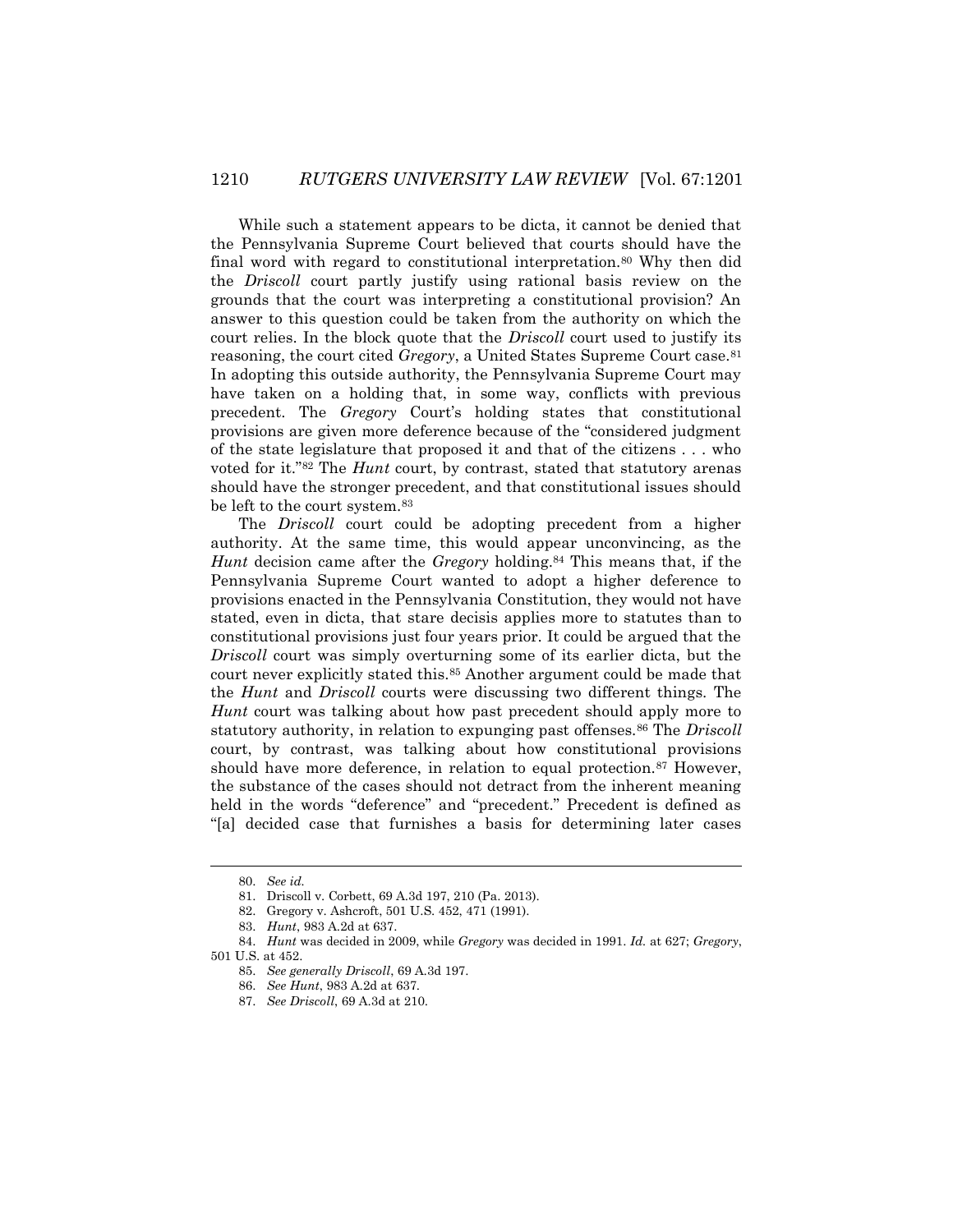involving similar facts or issues."<sup>88</sup> Deference is defined as "a way of behaving that shows respect for someone or something."<sup>89</sup> Stronger precedent, broadly speaking, receives more deference. To give more deference to authority is to acknowledge a stronger precedent. One entails the other.

The *Driscoll* reasoning heavily relied on another case, *Gondelman*. 90 Although the case was decided before *Gregory*, <sup>91</sup> *Gondelman* cited the same authority that was cited in *Gregory*, further reducing the *Driscoll* court's reasoning to the federal arena.<sup>92</sup> Additionally, while the *Gondelman* court was adopting years of federal precedent on mandatory retirement provisions that originated in 1976,<sup>93</sup> the *Gregory* Court was merely affirming that same federal precedent.<sup>94</sup> Therefore, when the *Gregory* Court held that constitutional provisions enacted by the people are given extra deference, the Court was making dicta, unnecessary to its central reasoning.<sup>95</sup> Given that all of *Driscoll*'s reasoning with regard to the level of scrutiny came from past federal cases, examination into the origins of this precedent is necessary.

# *B. Misplaced Federal Precedent and the Argument for Intermediate Scrutiny*

If *Driscoll* can be reduced to *Gondelman* and *Gregory*, then both *Gondelman* and *Gregory* can be reduced to *Murgia*. <sup>96</sup> *Murgia*'s reasoning for having a rational basis test with regard to mandatory retirement provisions is based on two justifications: (1) "the 'aged' had not experienced 'a history of purposeful unequal treatment," and (2) "old age does not define a 'discrete and insular' group in need of 'extraordinary

<sup>88.</sup> BLACK'S LAW DICTIONARY 1295 (9th ed. 2009).

<sup>89.</sup> *Deference Definition*, MERRIAM-WEBSTER, http://www.merriam-webster.com/dic tionary/deference (last visited Mar. 10, 2014).

<sup>90.</sup> *See generally Driscoll*, 69 A.3d 197 (citing *Gondelman* throughout the opinion).

<sup>91.</sup> The *Gregory* case was decided in 1991, while *Gondelman* was decided in 1989. *See* Gregory v. Ashcroft, 501 U.S. 452, 452 (1991); Gondelman v. Commonwealth, 554 A.2d 896, 896 (Pa. 1989).

<sup>92.</sup> *Gondelman* cited several federal cases in its reasoning for utilizing the rational basis test, the most pertinent being *Vance* and *Murgia*, which were cited by *Gregory*. *See Gregory*, 501 U.S. at 470; *Gondelman*, 554 A.2d at 899.

<sup>93.</sup> *Murgia*, the first federal case to deal with retirement provisions, was decided in 1976. *See* Mass. Bd. of Ret. v. Murgia, 427 U.S. 307 (1976).

<sup>94.</sup> The *Gregory* Court stated: "This Court has said repeatedly that age is not a suspect classification under the Equal Protection Clause." 501 U.S. at 470.

<sup>95.</sup> *See id.* at 470–71.

<sup>96.</sup> *See supra* text accompanying note 31.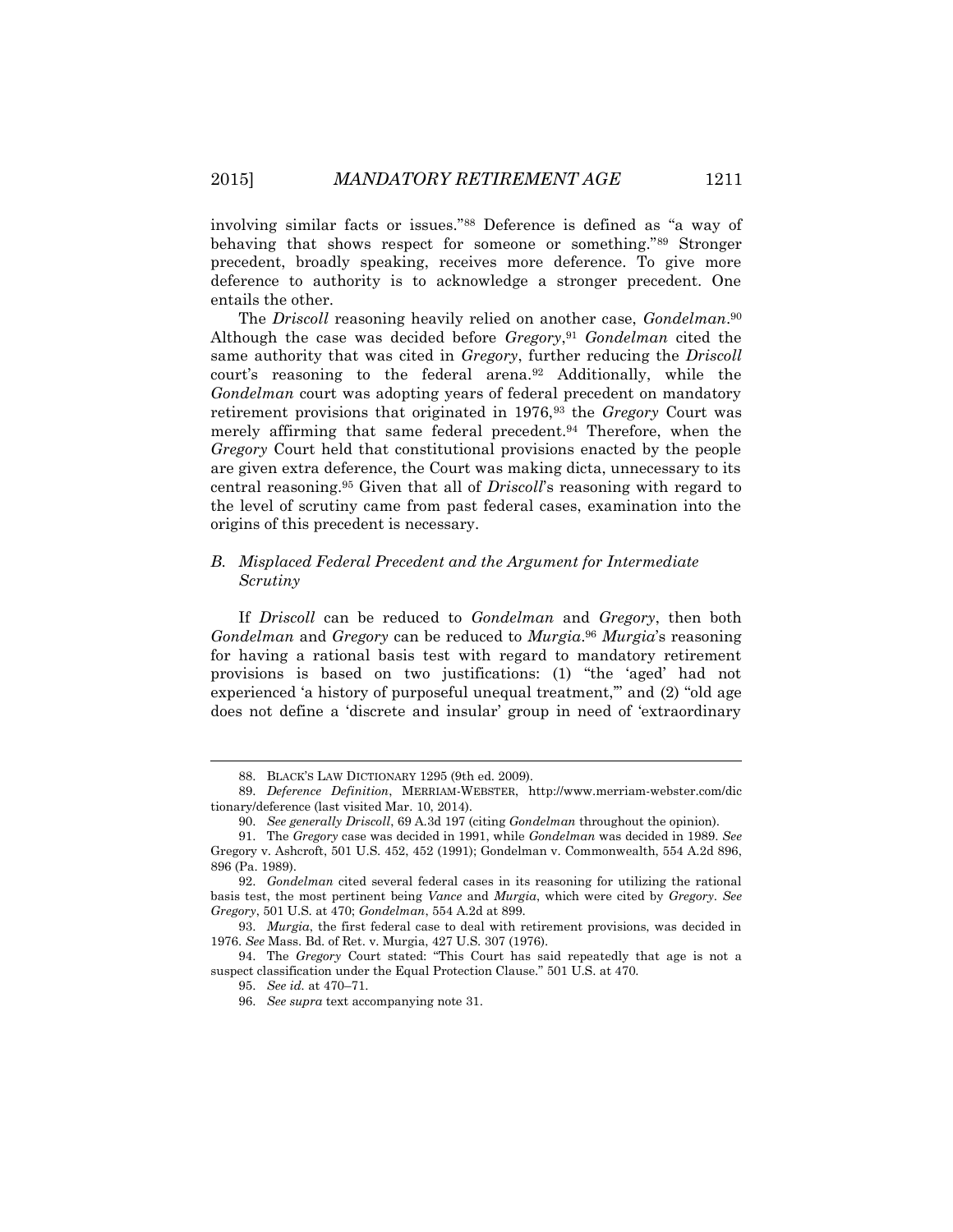protection from the majoritarian political process.'"<sup>97</sup> Regarding the first line of thought, it appears that the *Murgia* Court, in arriving at its decision, had a specific politically powerful demographic in mind.<sup>98</sup> However, there is "extensive documentation of the plight of older workers."<sup>99</sup> For the second line of reasoning, the Court stated that being elderly "marks a stage that each of us will reach if we live out our normal life span."<sup>100</sup> This statement invariably assumes that, because old age is something that all individuals who die of natural causes will experience, it is not necessary to use a heightened level of scrutiny. It also groups those of old age together in an undiversified homogenous group.<sup>101</sup>

The assumptions held by the *Murgia* Court persisted. *Vance* held that an age-based law is rational, since "aging—almost by definition inevitably wears us all down,"<sup>102</sup> offering no empirical studies or authorities (outside of *Murgia* and similar precedent), and instead relying on subjective experience. Further, in *Vance*, the dissent made it a point to note that there was no evidence that the elderly could not perform their jobs just as well as anyone else.<sup>103</sup> While it could be argued that the Court in *Vance* and *Murgia* should not be ruling on the empirical findings of the legislature, the Court may want to look into the past precedent reasoning. *Gregory*, for instance, did not examine whether or not the reasons for having mandatory retirement were based on evidence or preconceived notions of the elderly.<sup>104</sup> The Court stated: "It is an unfortunate fact of life that physical and mental capacity sometimes diminish with age."<sup>105</sup> The only authority cited for this finding was older federal precedent, again based on the assumptions of *Murgia*. 106

While the empirical assumptions in *Murgia* leave a lot to be desired, *Murgia* creates a legal assumption that persists through, and is complicated by, *Driscoll*. In holding that age "marks a stage that each of

<sup>97.</sup> Kohn, *supra* note 21, at 233–34 (quoting *Murgia*, 427 U.S. at 313).

<sup>98.</sup> Specifically, the Court had in mind the class of people considered as the "youngold," a class of healthy individuals who are regarded as elderly. *See id.* at 235.

<sup>99.</sup> *Id.* An example of this can be seen in the "Wirtz Report," a report that documented employment-related age discrimination to be very prevalent, based on misplaced elderly stereotypes. *Id.* (citing W. WILLARD WIRTZ, THE OLDER AMERICAN WORKER: AGE DISCRIMINATION IN EMPLOYMENT 5–9 (1965)).

<sup>100.</sup> *Murgia*, 427 U.S. at 313–14.

<sup>101.</sup> *See* Kohn, *supra* note 21, at 235.

<sup>102.</sup> *Id.* at 224 (quoting Vance v. Bradley, 440 U.S. 93, 112 (1979)).

<sup>103.</sup> *Vance*, 440 U.S. at 112 (Marshall, J., dissenting).

<sup>104.</sup> *See* Gregory v. Ashcroft, 501 U.S. 452, 472 (1991). This idea was also articulated with the lower court's *Gregory* ruling. Severson, *supra* note 5, at 860 (citing Gregory v. Ashcroft, 898 F.2d 598 (8th Cir. 1990)).

<sup>105.</sup> *Gregory*, 501 U.S. at 472.

<sup>106.</sup> *See id.*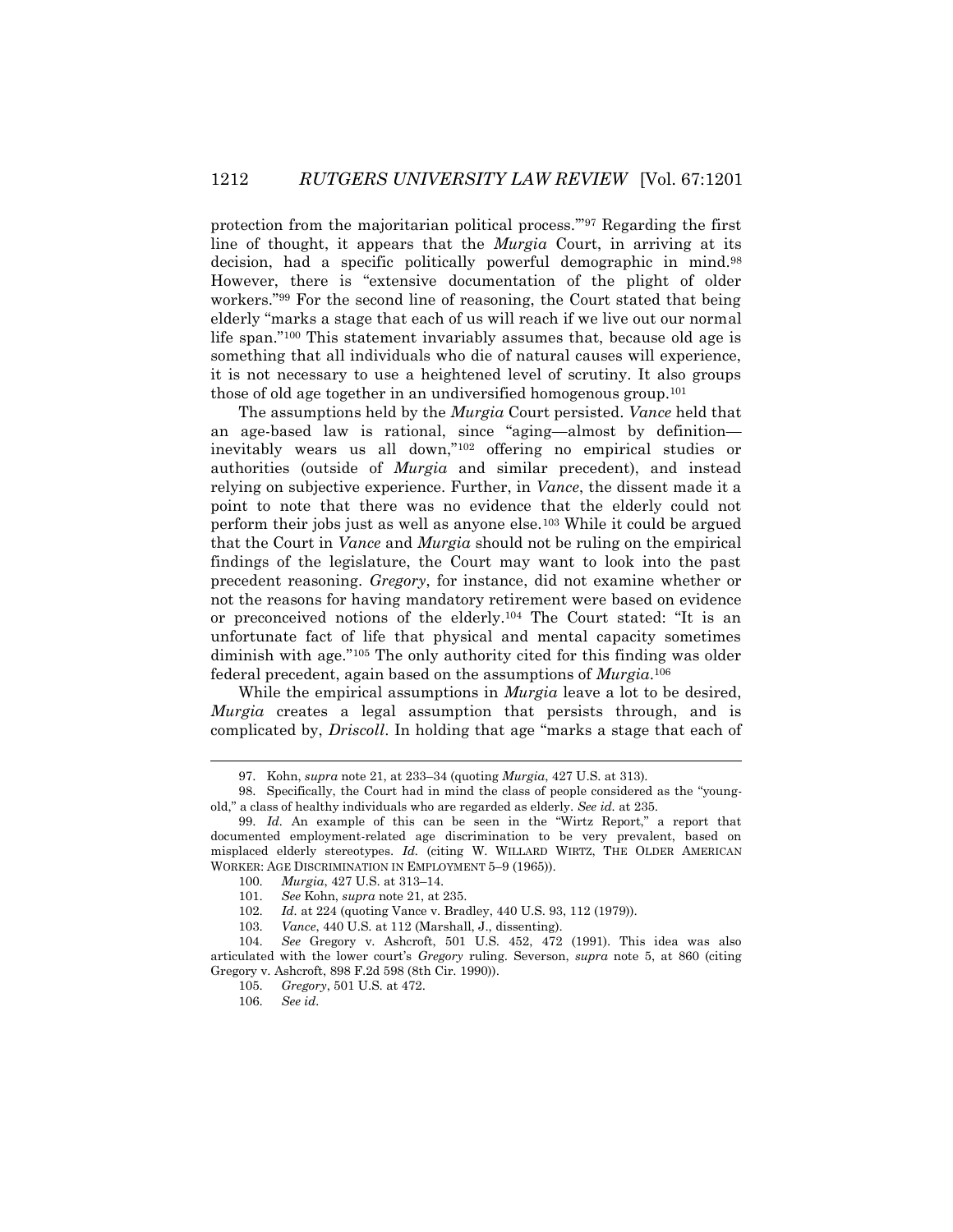us will reach if we live out our normal life span," the *Murgia* Court denies that age is immutable.<sup>107</sup> One of the inherent qualifications of subjecting a law to intermediate scrutiny is that the class's characteristics must be based on something immutable.<sup>108</sup> While age could be considered mutable, in that it is chronologically changing, no individual can control it.<sup>109</sup> It is something everyone is born with, the inherent ability to grow older. Therefore, age is an inherent immutable trait, occurring gradually over time, and any law that singles out individuals based on age should be given heightened scrutiny. This concept was rejected in *Murgia*, and confused in *Gregory* and *Driscoll*. When the *Gregory* Court stated that the type of law can lower the level of scrutiny, it muddled the equal protection analysis. The different levels of scrutiny are generally not determined by the law in question, but by the class of people being affected.<sup>110</sup>

If the *Driscoll* court's analysis is based on faulty precedent and misplaced concepts, should the court have struck down the constitutional provision? Even if the court applied an intermediate scrutiny test, there remains the issue of whether article V, section 16(b) would pass the test. That part of *Driscoll*'s reasoning is examined below.

## *C. Passing Intermediate Scrutiny*

Intermediate scrutiny requires the law be substantially related to an important goal of the legislature.<sup>111</sup> In analyzing the statute or constitutional provision, courts "may scrutinize the ends and means of the challenged statute" or provision in question, as opposed to stating

l

111. *See supra* text accompanying note 29.

<sup>107.</sup> Kohn, *supra* note 21, at 234 (quoting Mass. Bd. of Ret. v. Murgia, 427 U.S. 307, 313–14 (1976)). Immutable traits are generally seen as traits determined by birth or nature, not by social construct. *Id.* at 236 n.117.

<sup>108.</sup> *See supra* text accompanying note 24.

<sup>109.</sup> Kohn, *supra* note 21, at 236.

<sup>110.</sup> *See, e.g.*, City of Richmond v. Croson, 488 U.S. 469 (1989) (holding that strict scrutiny applies to city contract requiring thirty percent of its subcontractors to be minorities); Trimble v. Gordon, 430 U.S. 762 (1977) (holding that intermediate scrutiny should be applied to children born out of wedlock, as that is a trait determined at birth); Craig v. Boren, 429 U.S. 190 (1976) (holding that intermediate scrutiny applies to immutable characteristics determined at birth, such as gender); Brown v. Bd. of Educ., 347 U.S. 483 (1954) (holding that strict scrutiny applies to classes of individuals that have a history of discrimination); Kroger Co. v. O'Hara Twp., 392 A.2d 266, 274 (Pa. 1978) (stating that even if the United States Supreme Court's interpretation of the Equal Protection Clause is not binding on the Pennsylvania Supreme Court, the state courts "should be guided by the same principles in interpreting [their] [c]onstitution," and "[t]o do otherwise would be to place [the Pennsylvania Supreme Court's] subjective value judgment . . . above the value judgment contained in [the] state [c]onstitution").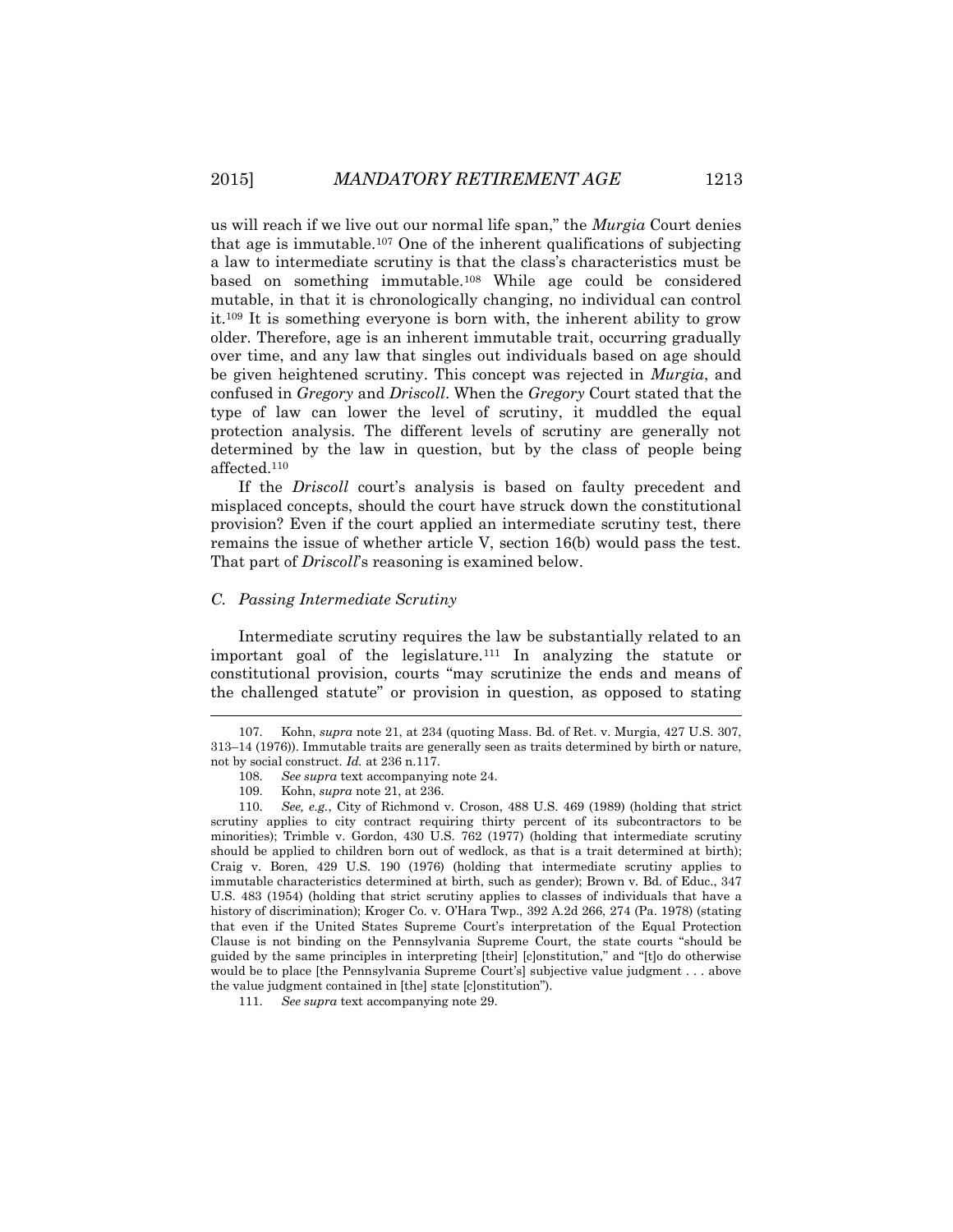whether it is prima facie valid.<sup>112</sup> While not definitive, intermediate scrutiny "is more likely to be satisfied if there are no better alternatives available to carry out the asserted objectives."<sup>113</sup>

Though it may seem clear that the mandatory retirement provision of the Pennsylvania Constitution passes the rational basis test, whether it passes heightened scrutiny is a more difficult issue to assess. The *Driscoll* court cited the Ohio Supreme Court's reasoning that such provisions allow for the re-appointment of retired judges under a senior status, which in turn opens up their old positions, allowing for an increase in judicial manpower, and promoting the fitness and efficiency of the judiciary.<sup>114</sup> While judicial fitness and efficiency—and more job openings—are good reasons for enacting a law, the provision must be substantially related to those reasons.<sup>115</sup>

It could be argued that the mandatory retirement provision does not pass intermediate scrutiny. First, examining the ends and means of the mandatory retirement provision reveals conflicting empirical data.<sup>116</sup> While there is merit to the belief that individuals deteriorate with age, it is not age that causes the deterioration.<sup>117</sup> Rather, the cause of mental erosion could be one of many diseases that commonly appear in an individual's old age, such as Alzheimer's disease or dementia.<sup>118</sup> Intellectual functions might not deteriorate in everyone with old age.<sup>119</sup> The elderly are also not one big group necessarily. They can be parsed into subcategories, such as the "young-old," ages sixty-five to seventyfour; the "middle old," ages seventy-five to eighty-four; and the "old-old"

118. *Id.*

<sup>112.</sup> Severson, *supra* note 5, at 874 (citing Plyler v. Doe, 457 U.S. 202, 218 n.16 (1982)).

<sup>113.</sup> *Id.* at 875 (citing *Trimble*, 430 U.S. 762).

<sup>114.</sup> Driscoll v. Corbett, 69 A.3d 197, 211 (Pa. 2013) (quoting State *ex rel.* Keefe v. Eyrich, 489 N.E.2d 259, 264 (Ohio 1986)).

<sup>115.</sup> *See supra* text accompanying note 29. It would appear unlikely that, as a guideline, the only way to improve judicial efficiency would be through legislating age. *See infra* text accompanying note 117.

<sup>116.</sup> Conflicting data includes the information that Petitioners in *Driscoll* relied on. 69 A.3d at 211.

<sup>117.</sup> Severson, *supra* note 5, at 878 n.117 (quoting Robert N. Butler, *Dispelling Ageism: The Cross-Cutting Intervention*, 503 ANNALS 138, 142 (1989)).

<sup>119.</sup> *Id.* In fact, there is some proof that intellectual function may, with age, improve. *Id.* at 878 n.118 ("There is also evidence that healthy older adults can improve their intellectual performance following cognitive training and may even demonstrate superior performance in select domains such as knowledge about their profession or life matters." (quoting Ursula M. Staudinger, Steven W. Cornelius & Paul B. Baltes, *The Aging of Intelligence: Potentials and Limits*, 503 ANNALS 43, 44 (1989)) (internal quotation marks omitted)).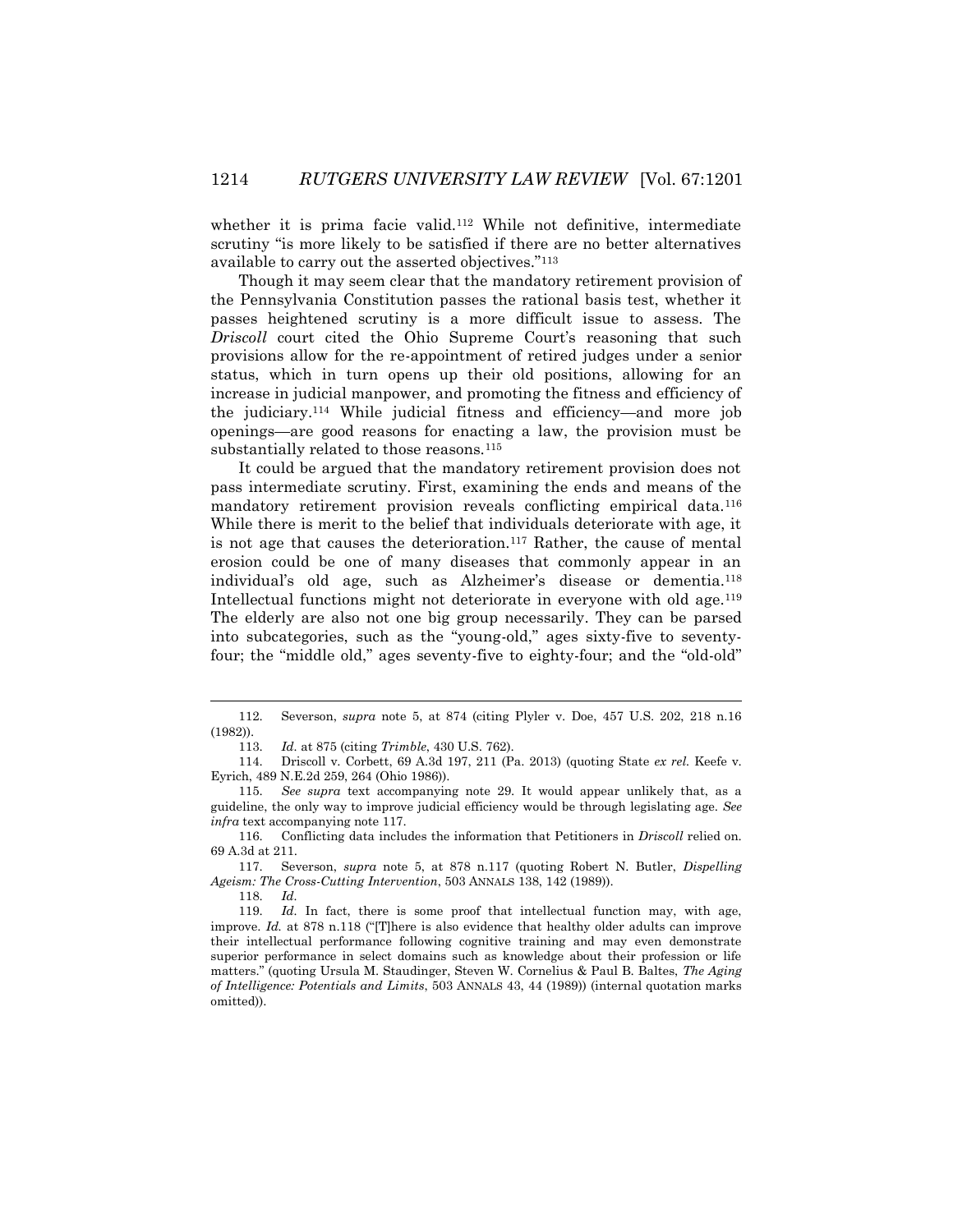who are age eighty-five and older.<sup>120</sup> Given the nuances regarding age subcategories and the nature of mental deterioration, it is possible that the mandatory retirement provision in the Pennsylvania Constitution is not substantially related to the goal of maintaining the integrity of the judiciary. Second, there could be other alternatives that would better serve the objective of maintaining the judiciary. A provision could be enacted that addresses the diseases that cause impaired intellectual capability, or establishes a type of judicial intellectual review. While the thought of regularly monitoring judges' mental prowess may seem uncomfortable, it may serve government interests more than simply categorically retiring all judges above a certain age.

However, it is possible to make an argument that mandatory judicial retirement passes intermediate scrutiny. While it is true that there is conflicting data regarding age and mental deterioration, this does not necessarily preclude the data relied upon by the framers of the state constitution. The framers could have reasons for dismissing the conflicting data that outweigh contrary consideration. An argument could also be made that other considerations, like job openings, are better served by this provision.<sup>121</sup> However, as the law in question opens those jobs up by removing individuals based on age, the provision might not be substantially related to such a goal.

Even though the data seems to suggest that this provision would not pass intermediate scrutiny,<sup>122</sup> such a question can only be answered by a court that looks into all of the evidence surrounding mandatory retirement provisions. Ultimately, this Comment is ill-equipped to decide if the mandatory retirement provision will pass under heightened scrutiny, and this question must be left unanswered.

## *D. Recommendations*

 $\overline{a}$ 

Age can be considered a class of people subjected to intermediate scrutiny. Evidence such as the nature of age in relation to mental

<sup>120.</sup> Kohn, *supra* note 21, at 235 (citing Carol D. Austin & Marin B. Loeb, *Why Age Is Relevant in Social Policy and Practice*, *in* AGE OR NEED?: PUBLIC POLICIES FOR OLDER PEOPLE 263, 267 (Bernice Neugarten ed., 1982)).

<sup>121.</sup> The concurrence in *Driscoll* offers additional reasons, such as maintaining a check on an isolated judiciary; whether such a reason would be substantial enough to have a mandatory retirement provision is unknown, but unlikely. *See* 69 A.3d at 215 (Eakin, J., concurring).

<sup>122.</sup> One such instance of data is that the average life expectancy could have gone up since the provision was enacted. Brad Bumsted, *Pennsylvania One Step Closer to Raising Retirement Age to 75*, TRIBLIVE (Oct. 15, 2013), http://triblive.com/news/adminpage/4887093 -74/judges-age-retirement#axzz2r9TARXxy.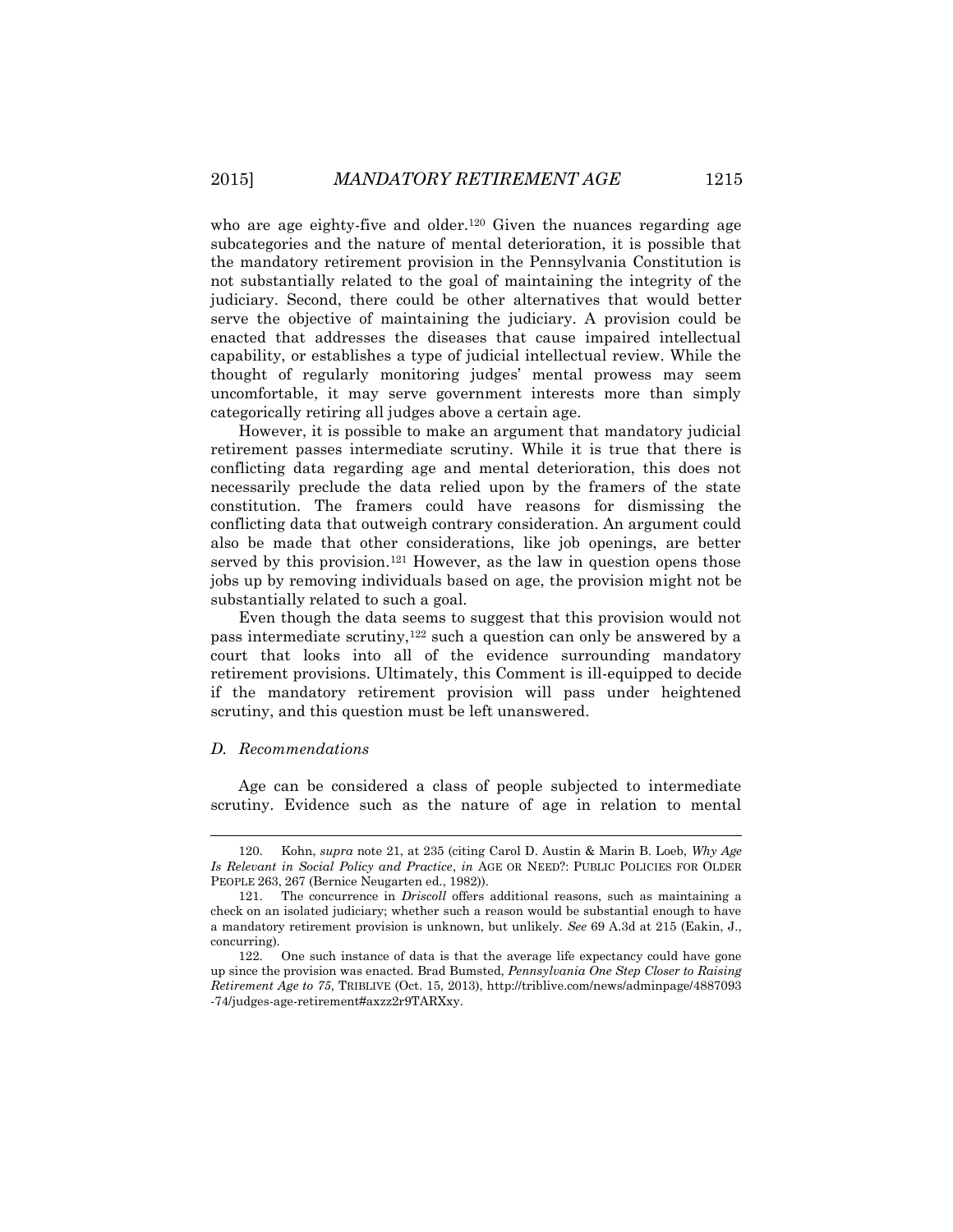capacity,<sup>123</sup> actual causes of mental and physical deterioration,<sup>124</sup> and different age subcategories,<sup>125</sup> could mean that Pennsylvania's mandatory retirement provision can be replaced with another law that would better serve the goals of the framers.

However, given the amount of federal precedent with regard to what level of scrutiny the elderly fall under, it was unlikely that Petitioners' argument in *Driscoll* for a heightened level of scrutiny would pass muster. <sup>126</sup> It would seem as if the federal court system has been foreclosed as a potential avenue of changing mandatory retirement. It is possible for this issue to come up again in state court, and for the Pennsylvania Supreme Court to reanalyze what level of scrutiny should be given to age. However, Petitioners in *Driscoll* already attempted to argue that mandatory retirement should be subjected to heightened scrutiny in state court and did not succeed. Perhaps, then, the only potential route that can be taken at this point would be to enact legislation that would abolish the retirement provision completely.<sup>127</sup> While such a course of action would involve diving headfirst into the political arena, it appears to be the one option that Petitioners have.

# VI. CONCLUSION

*Driscoll v. Corbett*<sup>128</sup> reaffirms *Gondelman v. Commonwealth*'s<sup>129</sup> adaptation of federal precedent. Both cases hold that laws targeting the elderly are subject to rational basis review and that mandatory retirement provisions are constitutional. Both cases uphold years of federal precedent, without substantially checking the data that was initially relied upon. *Driscoll* specifically adopts precedent that states that constitutional provisions are subject to an even lower level of scrutiny than statutory provisions. *Driscoll* also declines to consider

<sup>123.</sup> *See supra* text accompanying note 117.

<sup>124.</sup> *See supra* text accompanying note 118.

<sup>125.</sup> *See supra* text accompanying note 120.

<sup>126.</sup> After *Driscoll* was decided, several Petitioners decided to take the fight into the federal arena. *See* Lerner v. Corbett, No. 1:12-CV-2577, 2013 WL 5314894 (M.D. Pa. Sept. 24, 2013). The court applied federal precedent and held that the provision is constitutional under rational basis review. *See id.*

<sup>127.</sup> Legislation has already been suggested to increase the mandatory retirement age of judges to seventy-five. Joseph A. Slobodzian, *Challenge Rejected to Pa. Judges' Age-70 Retirement*, PHILLY.COM (Sept. 26, 2013), http://articles.philly.com/2013-09-26/news/423961 50\_1\_retirement-age-age-70-retirement-judges. Of course, abolishing a provision is different from modifying it.

<sup>128.</sup> 69 A.3d 197 (Pa. 2013).

<sup>129.</sup> 554 A.2d 896 (Pa. 1989).